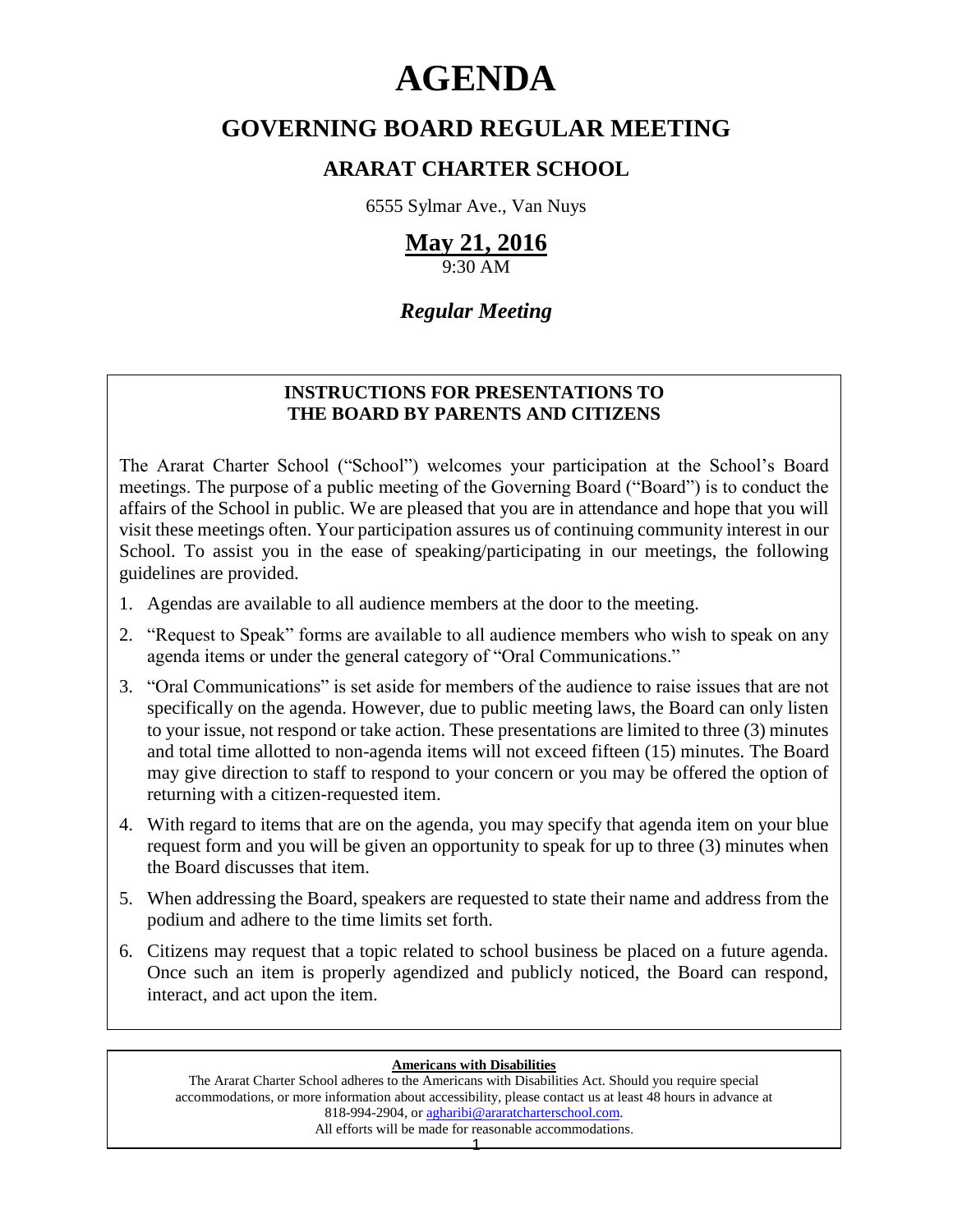#### **I. OPEN SESSION**

#### **A. CALL TO ORDER:**

Meeting was called to order by Board Chairperson, Dr. Berjouhi Koukeyan at \_\_\_\_ am.

#### **B. ROLL CALL**

|                      | Present | Absent |
|----------------------|---------|--------|
| Shakeh Avakian       |         |        |
| Marlena Gonzalez     |         |        |
| Lorena Gonzalez      |         |        |
| John Henderson       |         |        |
| Sylva Karayan        |         |        |
| Berjouhi Koukeyan    |         |        |
| Hermine Mahseredjian |         |        |
| Mayra Perez          |         |        |

#### **C. APPROVAL OF MINUTES OF BOARD MEETING OF APRIL 16, 2016**

Moved by: Seconded by: Vote:

#### **II. COMMUNICATIONS**

#### **A. ORAL COMMUNICATIONS:**

*Non-agenda items: no individual presentation shall be for more than three (3) minutes and the total time for this purpose shall not exceed fifteen (15) minutes. Ordinarily, Board members will not respond to presentations and no action can be taken. However, the Board may give direction to staff following a presentation.*

#### **B. FOR INFORMATION: CHAIRPERSON'S REPORT**. (Attachment)

- **1. Update Regarding the Leasing/Purchasing and Financing of a Facility**
- **2. Diversity Plan Update**
- **3. Maternity and Paternity Leave Update**
- **4. Update on Local Control and Accountability Plan (LCAP)**
- **5. Update on Finance Committee**

#### **C. FOR INFORMATION: PRINCIPAL'S REPORT.** (Attachment)

*This is a presentation of information that has occurred since the previous Board meeting. (Per attached report)*

- **1. Update on Calendar of Events**
- **2. Update on School Activities**
- **3. Update on LCAP**
- **4. Update on Lottery**

#### **D. FOR INFORMATION: FINANCIAL REPORT**

*This is an update from what has transpired since the last board meeting.*

**1. Budget to Date Update from Edtec**

#### **III. CONSENT AGENDA ITEMS**

*All matters listed under the consent agenda are considered by the Board to be routine and will be approved/enacted by the*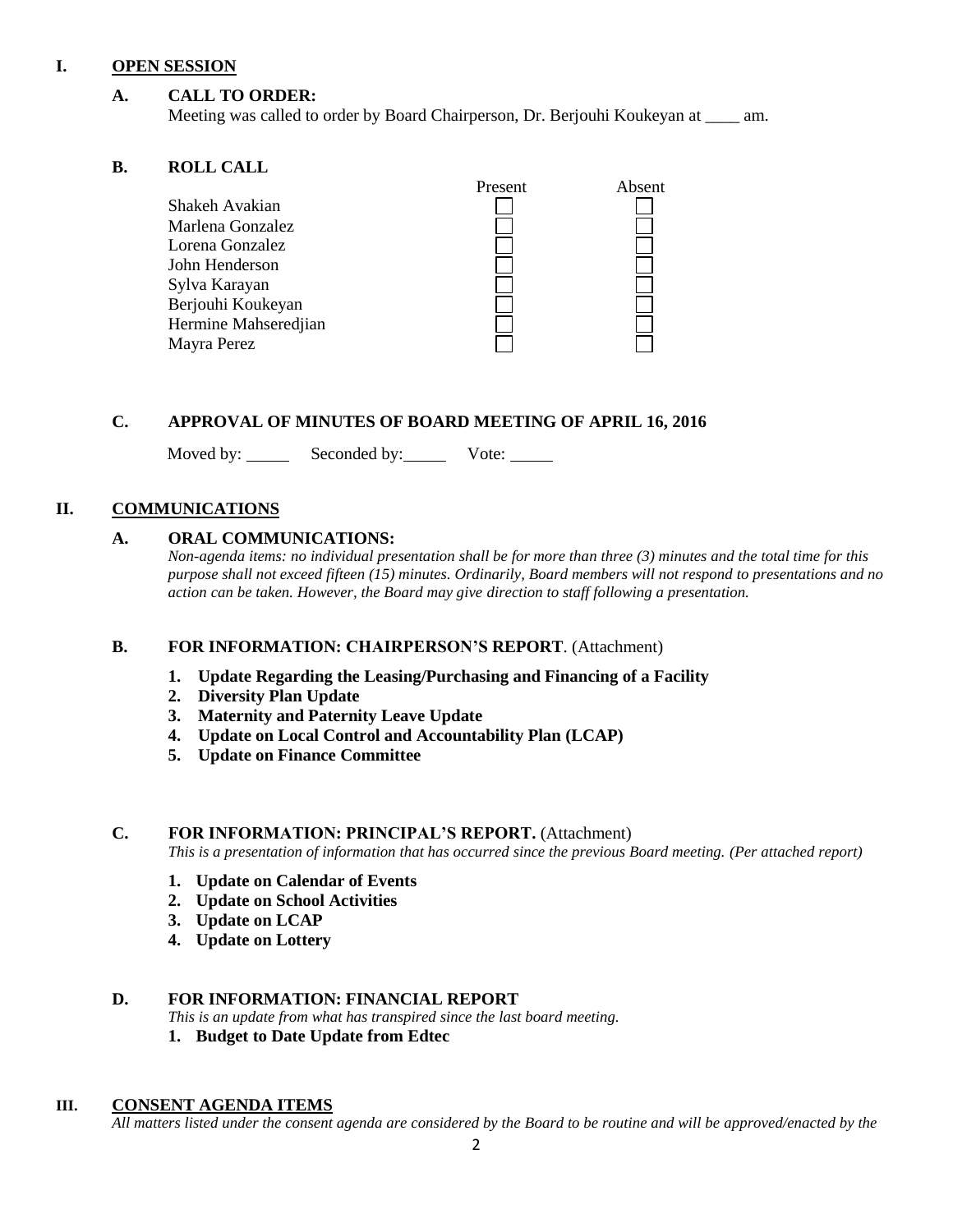*Board in one motion in the form listed below. Unless specifically requested by a Board member for further discussion or removed from the agenda, there will be no discussion of these items prior to the Board votes on them. The Principal recommends approval of all consent agenda items.*

#### **IV. ACTION ITEMS**

#### **A. Approval is Requested for 2016-2017 Charter Life Contract to cover health benefits Recommend approval**

 Motion by: Seconded by: Vote:

#### **B. Approval is Requested for 2016-2017 COLA increase as recommended by the Finance Committee Recommend approval**

 Motion by: Seconded by: Vote:

#### **C. Approval is Requested for Form J13-A Waiver Request for Allowance of Attendance Because of Emergency Condition**

#### **Recommend approval**

 Motion by: Seconded by: Vote:

#### **V. INFORMATION ITEMS**/**POSSIBLE ACTION:**

- **A. Update for Special Education 2016-2017; RSP teacher, BII**
- **B. Update on SELPA Option III**
- **C. Update on AB 375 Pregnancy Law**
- **D. Update on Food Services for 16-17**
- **E. Association Update**

#### **VI. CLOSED SESSION**

*Adjourned to Closed Session at\_\_\_\_\_\_\_\_\_\_\_\_ to consider and/or take action upon any of the following items:*

#### **Public Employee Employment (G.C. 54957)**

Title:

- **Certificated Employment contracts, 2016-17**
- **Classified Employment contracts, 2016-17**
- **Payroll Procedure Update**

#### **Conference with Legal Counsel: Anticipated Litigation**

Possible litigation pursuant to (2) or (3) of subdivision (d) of section 5495956.9: two cases

#### **VII. PUBLIC SESSION – REPORT OUT OF CLOSED SESSION**

The Governing Board will report out any action taken in closed session, if any.

The meeting was reconvened to open session at